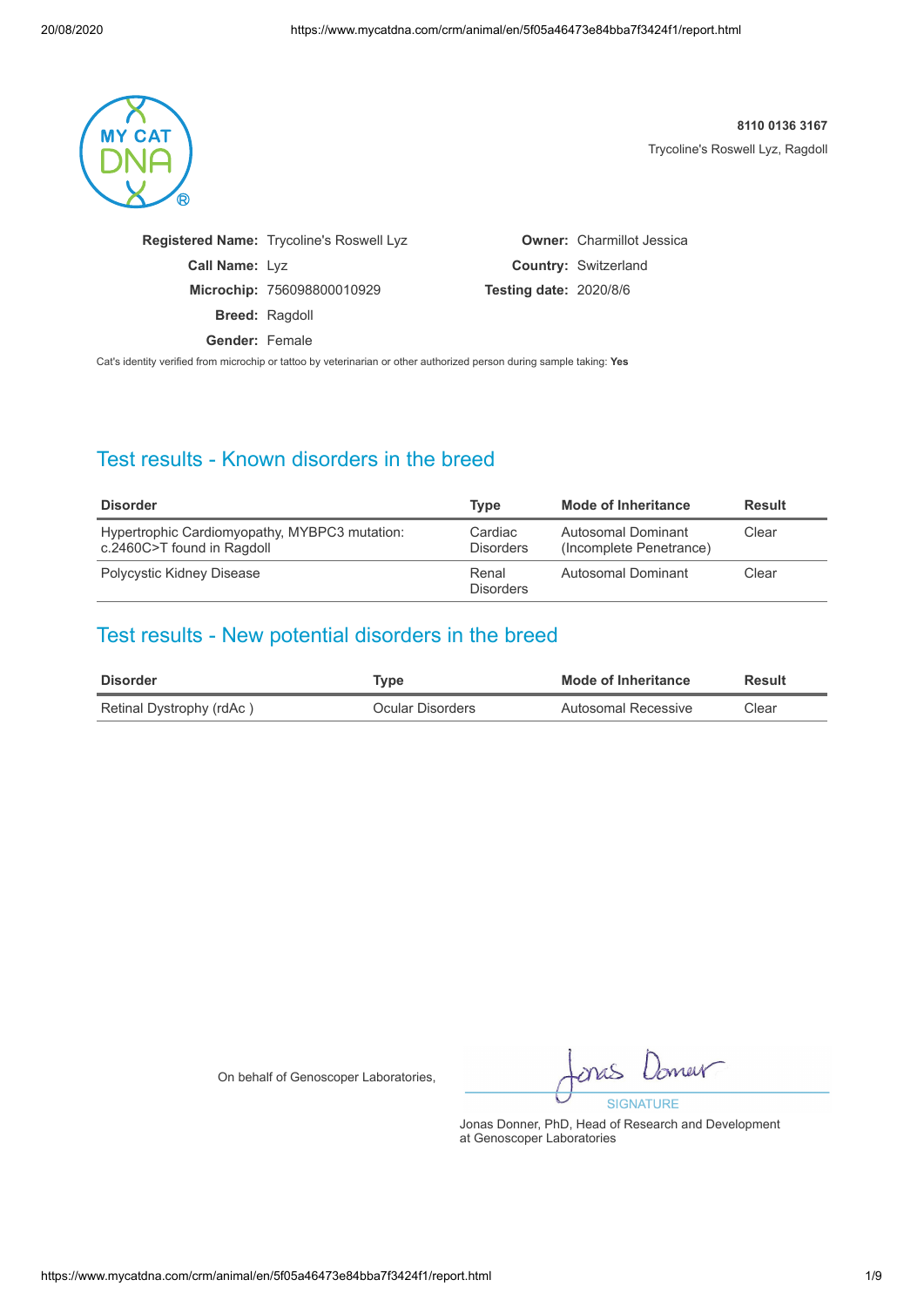

**Registered Name:** Trycoline's Roswell Lyz **Call Name:** Lyz **Microchip:** 756098800010929 **Breed:** Ragdoll **Gender:** Female

**Owner:** Charmillot Jessica **Country:** Switzerland **Testing date:** 2020/8/6

Cat's identity verified from microchip or tattoo by veterinarian or other authorized person during sample taking: **Yes**

# Test results - Traits - page 1

#### **Blood Type**

| <b>Trait</b>            | Genotype | <b>Description</b>                     |
|-------------------------|----------|----------------------------------------|
| Blood Type (3 variants) | N/b      | Cat carries b allele; blood type is A. |

On behalf of Genoscoper Laboratories,

onas Domer

SIGNATURE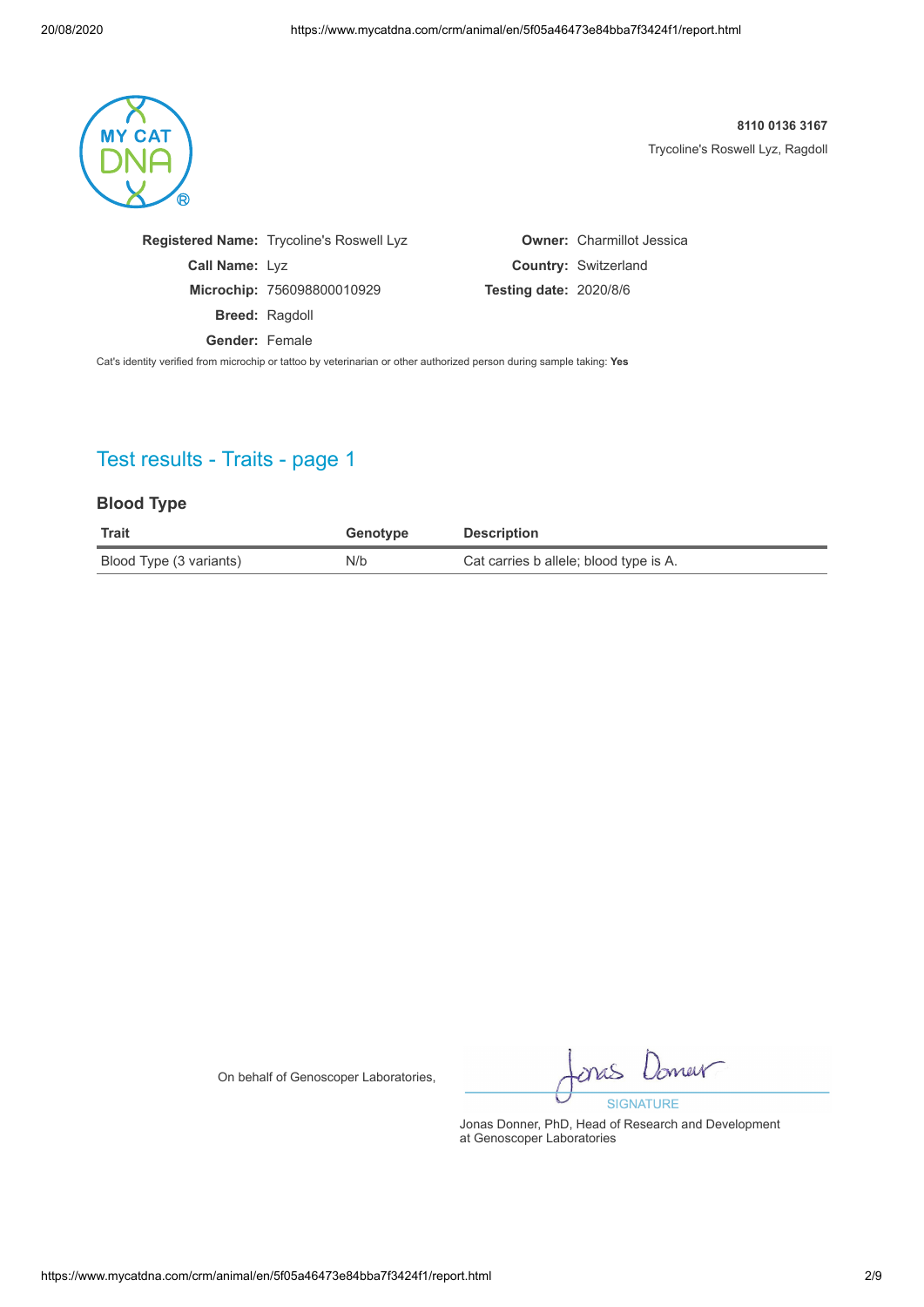**Owner:** Charmillot Jessica

**Country:** Switzerland

**Testing date:** 2020/8/6



**8110 0136 3167** Trycoline's Roswell Lyz, Ragdoll

**Registered Name:** Trycoline's Roswell Lyz **Call Name:** Lyz **Microchip:** 756098800010929 **Breed:** Ragdoll

**Gender:** Female

Cat's identity verified from microchip or tattoo by veterinarian or other authorized person during sample taking: **Yes**

# Test results - Traits - page 2

#### **Coat Color**

| <b>Trait</b>                                                                 |                               | <b>Genotype Description</b>                                                                                                                                                                                                                                                   |
|------------------------------------------------------------------------------|-------------------------------|-------------------------------------------------------------------------------------------------------------------------------------------------------------------------------------------------------------------------------------------------------------------------------|
| Color Locus B:<br>Chocolate and<br>Cinnamon (2 variants)                     | b/b                           | The cat produces brown pigment.                                                                                                                                                                                                                                               |
| Color Locus C:<br><b>Pointed Coloration</b><br>and Albinism (3)<br>variants) | cs/cs                         | The cat is likely to have Siamese type color point restriction.                                                                                                                                                                                                               |
| Color Locus A: Agouti a/a<br>and Charcoal (2)<br>variants)                   |                               | The cat is likely to have non-agouti (solid) coat color.                                                                                                                                                                                                                      |
| any FERV1 insertion<br>in the KIT gene                                       | Ws/Ws II<br>DW/Ws II<br>DW/DW | The cat has two copies of the KIT gene with FERV1 insertion. The cat with pattern<br>of white spotting has two copies of the White spotting insert. The all white cat has<br>either one Dominant White insert and one White spotting insert or two Dominant<br>White inserts. |
| MLPH T83del (d<br>allele)                                                    | d/d                           | The color pigment of the cat is diluted. Black is diluted to a blue or gray and orange<br>is diluted to a cream color. Brown pigment dilutes to a lilac and cinnamon dilutes to<br>a fawn color.                                                                              |
| $MC1R$ c.250G>A (e)<br>allele)                                               | E/E                           | The cat does not have e allele for Amber color found in Norwegian Forest Cat.                                                                                                                                                                                                 |
| KIT<br>c.1035 1036 delins CA                                                 | N/N                           | The cat does not have KIT mutation associated with gloving pattern in Birman cats.                                                                                                                                                                                            |
| $MC1R$ (e <sup>r</sup> allele)                                               | $-/-$                         | The cat does not have er allele for Russet color found in Burmese.                                                                                                                                                                                                            |

On behalf of Genoscoper Laboratories,

onas Domer

SIGNATURE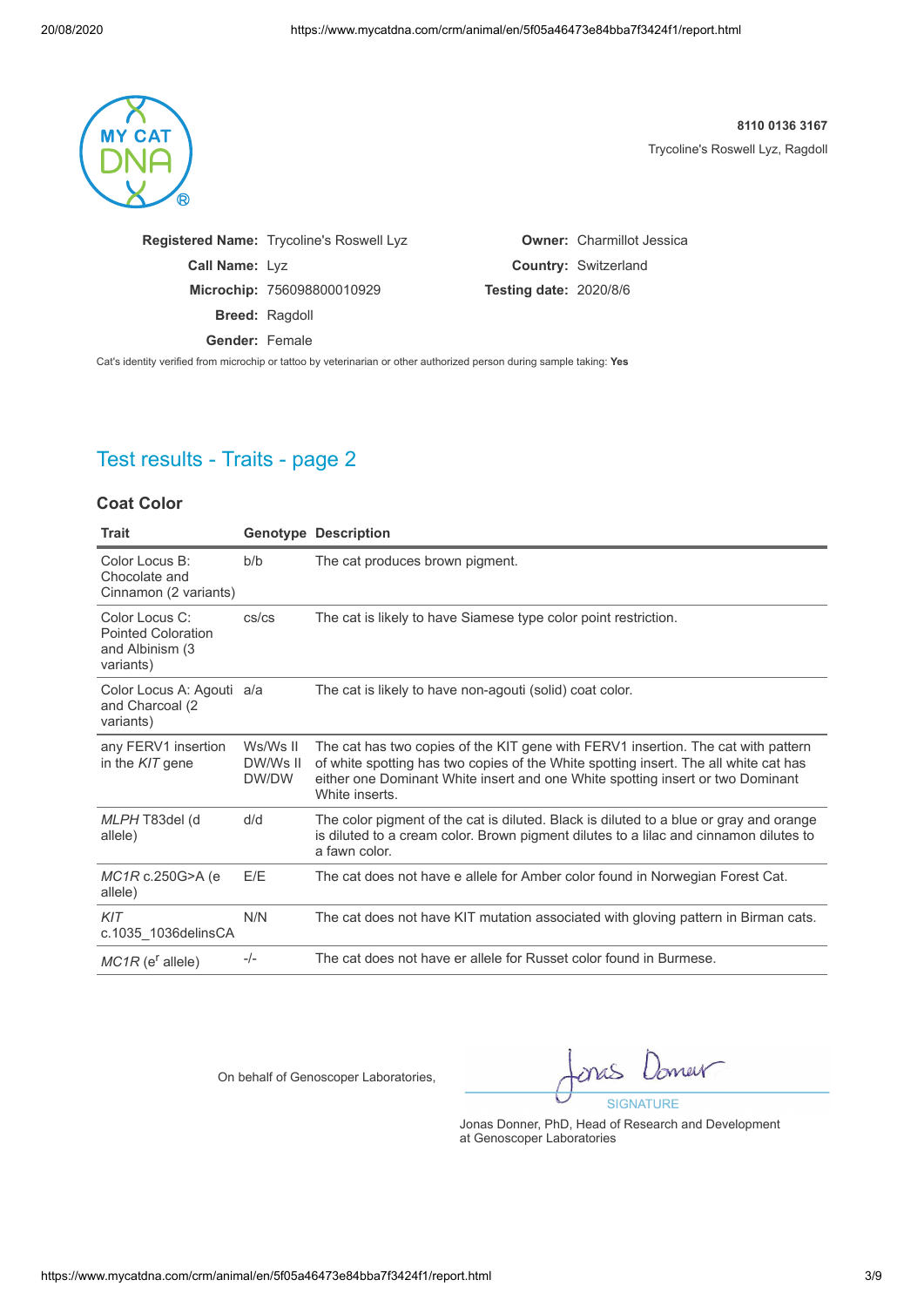

**Registered Name:** Trycoline's Roswell Lyz **Call Name:** Lyz **Microchip:** 756098800010929 **Breed:** Ragdoll **Gender:** Female

**Owner:** Charmillot Jessica **Country:** Switzerland **Testing date:** 2020/8/6

Cat's identity verified from microchip or tattoo by veterinarian or other authorized person during sample taking: **Yes**

# Test results - Traits - page 3

#### **Coat Type**

| <b>Trait</b>            | Genotype | <b>Description</b>                            |
|-------------------------|----------|-----------------------------------------------|
| Long Hair (4 variants)  | M3/M4    | The cat is likely to have long hair.          |
| LPAR6 c.250 253 delTTTG | N/N      | The cat does not have Cornish Rex curly coat. |
| KRT71 c.445-1C          | N/N      | The cat does not have Selkirk Rex curly coat. |

#### **Morphology**

| <b>Trait</b>                                 |               | <b>Genotype Description</b>                                                            |
|----------------------------------------------|---------------|----------------------------------------------------------------------------------------|
| Short tail, T-box mutations (3)<br>variants) | N/N           | The cat does not have any of the tested bobtail mutations originally<br>found in Manx. |
| Polydactyly (3 variants)                     | N/N           | The cat does not have any of the tested mutations causing extra digits.                |
| HES7 c.T5C                                   | $\frac{1}{1}$ | The cat has no bobtail mutation originally found in Japanese Bobtail.                  |

On behalf of Genoscoper Laboratories,

onas Domer SIGNATURE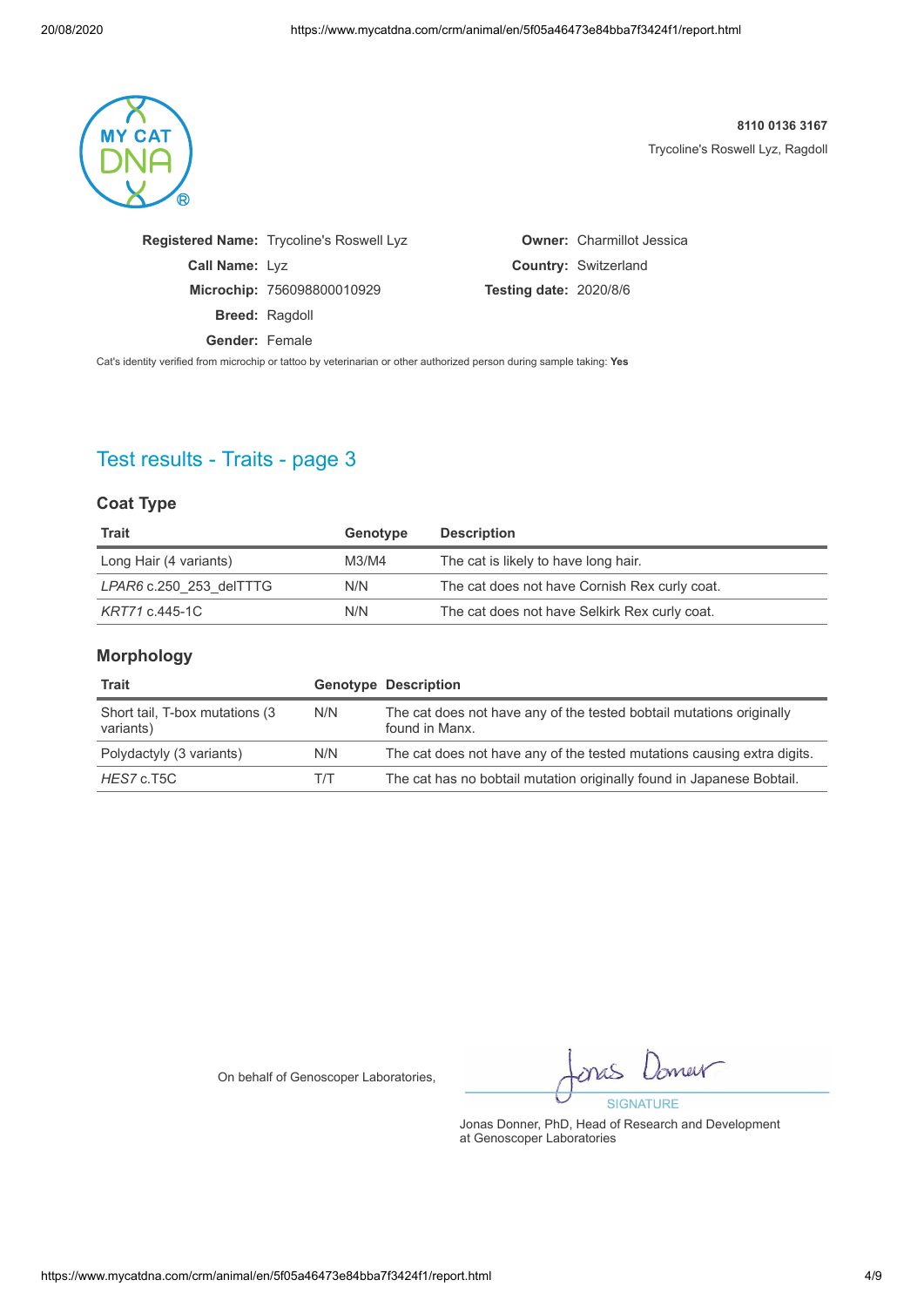

# Test results - Additional disorders found in other breeds - page 1

### **Blood Disorders**

| <b>Disorder</b>                             | Mode of Inheritance | Result |
|---------------------------------------------|---------------------|--------|
| Erythrocyte Pyruvate Kinase (PK) Deficiency | Autosomal Recessive | Clear  |
| <b>Factor XII Deficiency</b>                | Autosomal Recessive | Clear  |
| Hemophilia B, mutation F9: c.1014C>T        | X-linked Recessive  | Clear  |
| Hemophilia B, mutation F9: c.247G>A         | X-linked Recessive  | Clear  |

#### **Cardiac Disorders**

| <b>Disorder</b>                                                           | <b>Mode of Inheritance</b>                    | <b>Result</b> |
|---------------------------------------------------------------------------|-----------------------------------------------|---------------|
| Hypertrophic Cardiomyopathy, MYBPC3 mutation: A31P found in Maine<br>Coon | Autosomal Dominant<br>(Incomplete Penetrance) | Clear         |

#### **Endocrine Disorders**

| <b>Disorder</b>                | Mode of Inheritance | Result |
|--------------------------------|---------------------|--------|
| Congenital Adrenal Hyperplasia | Autosomal Recessive | Clear  |

### **Immunologic Disorders**

| <b>Disorder</b>                                     | Mode of Inheritance | Result |
|-----------------------------------------------------|---------------------|--------|
| Autoimmune Lymphoproliferative Syndrome             | Autosomal Recessive | Clear  |
| Congenital Hypotrichosis with Short Life Expectancy | Autosomal Recessive | Clear  |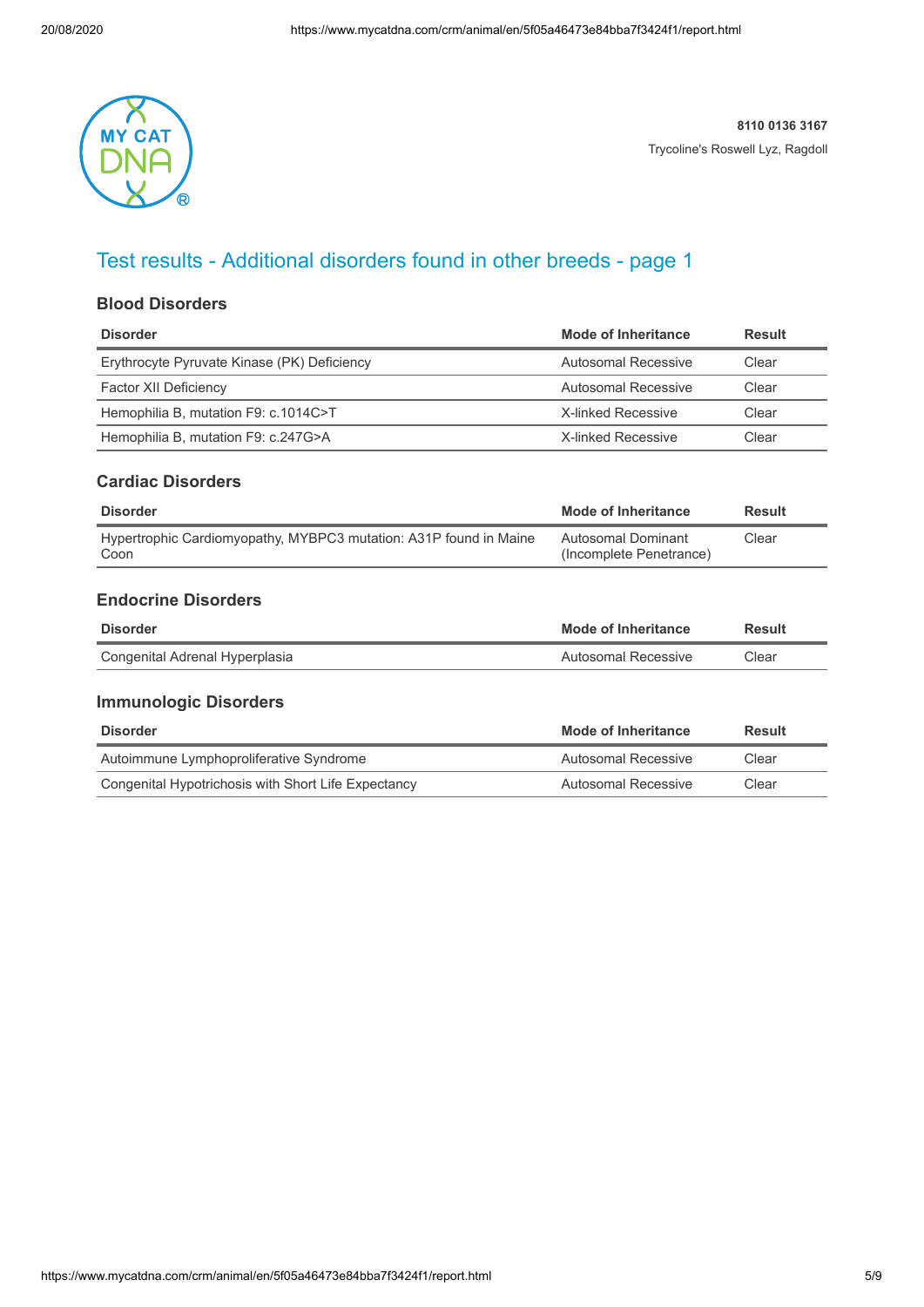

# Test results - Additional disorders found in other breeds - page 2

### **Metabolic Disorders**

| <b>Disorder</b>                                                 | <b>Mode of Inheritance</b> | <b>Result</b> |
|-----------------------------------------------------------------|----------------------------|---------------|
| Acute Intermittent Porphyria                                    | <b>Autosomal Dominant</b>  | Clear         |
| Acute Intermittent Porphyria; HMBS mutation: c.107_110delACAG   | Autosomal Dominant         | Clear         |
| Acute Intermittent Porphyria; HMBS mutation: c.826-1G>A         | <b>Autosomal Dominant</b>  | Clear         |
| Acute Intermittent Porphyria; HMBS mutation: c.844delGAG        | <b>Autosomal Dominant</b>  | Clear         |
| Chylomicronemia, Lipoprotein Lipase Deficiency                  | Autosomal Recessive        | Clear         |
| Congenital Erythropoietic Porphyria, mutation UROS: c.331G>A    | Autosomal Recessive        | Clear         |
| Cystinuria; SCL3A1 mutation                                     | Autosomal Recessive        | Clear         |
| Cystinuria; SCL7A9 mutation: c.1175C>T                          | Autosomal Recessive        | Clear         |
| Cystinuria; SCL7A9 mutation: c.706G>A                           | Autosomal Recessive        | Clear         |
| Cystinuria; SCL7A9 mutation: c.881A>T                           | <b>Autosomal Recessive</b> | Clear         |
| Dihydropyrimidinuria                                            | <b>Autosomal Recessive</b> | Clear         |
| Mucopolysaccharidosis Type I                                    | <b>Autosomal Recessive</b> | Clear         |
| Mucopolysaccharidosis Type VI (MPS VI), Typical Form            | Autosomal Recessive        | Clear         |
| Mucopolysaccharidosis Type VII, mutation GUSB: c.1074G>A        | Autosomal Recessive        | Clear         |
| Mucopolysaccharidosis VII; GUSB mutation C1424T                 | <b>Autosomal Recessive</b> | Clear         |
| Vitamin D-Dependent Rickets (VDDR-1A); CYP27B mutation: c.G637T | <b>Autosomal Recessive</b> | Clear         |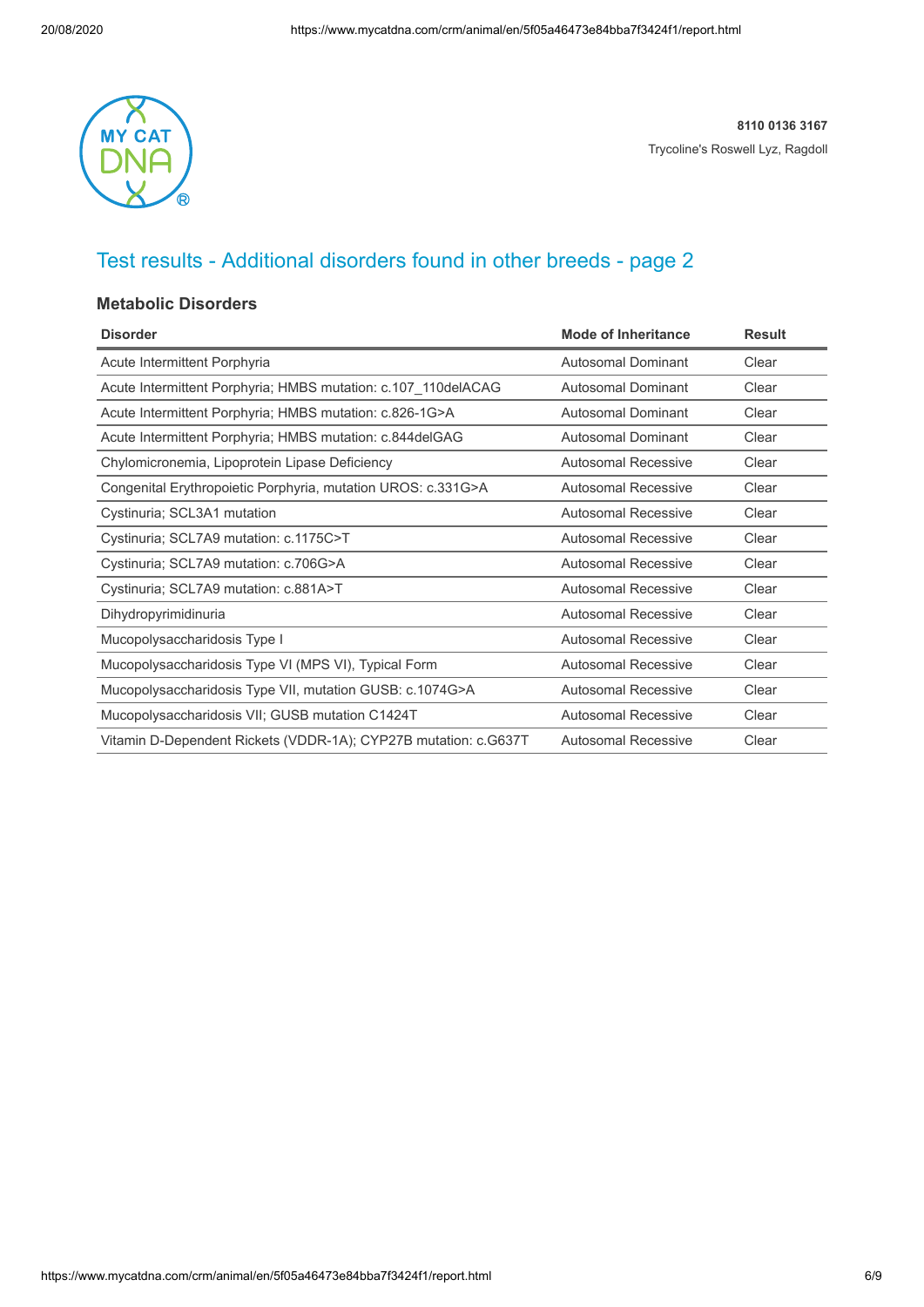

# Test results - Additional disorders found in other breeds - page 3

### **Muscular Disorders**

| <b>Disorder</b>                                                                                           | Mode of Inheritance | <b>Result</b> |
|-----------------------------------------------------------------------------------------------------------|---------------------|---------------|
| Congenital Myasthenic Syndrome (CMS)                                                                      | Autosomal Recessive | Clear         |
| Myotonia Congenita                                                                                        | Autosomal Recessive | Clear         |
| Periodic Hypokalemic Polymyopathy, Burmese Hypokalemia, or Familial<br>Episodic Hypokalaemic Polymyopathy | Autosomal Recessive | Clear         |
| Spinal Muscular Atrophy (SMA)/Spinal Muscular Dystrophy                                                   | Autosomal Recessive | Clear         |

#### **Neurologic Disorders**

| <b>Mode of Inheritance</b>                                                                | <b>Result</b> |
|-------------------------------------------------------------------------------------------|---------------|
| Autosomal Recessive                                                                       | Clear         |
| GM2 Gangliosidosis, Domestic Shorthair mutation HEXB: c.1467 1491 inv Autosomal Recessive | Clear         |
| Autosomal Recessive                                                                       | Clear         |
| Autosomal Recessive                                                                       | Clear         |
| Autosomal Recessive                                                                       | Clear         |
| Autosomal Recessive                                                                       | Clear         |
|                                                                                           |               |

### **Neuromuscular Disorders**

| <b>Disorder</b>                  | <b>Mode of Inheritance</b> | <b>Result</b> |
|----------------------------------|----------------------------|---------------|
| Glycogen Storage Disease Type IV | Autosomal Recessive        | Clear         |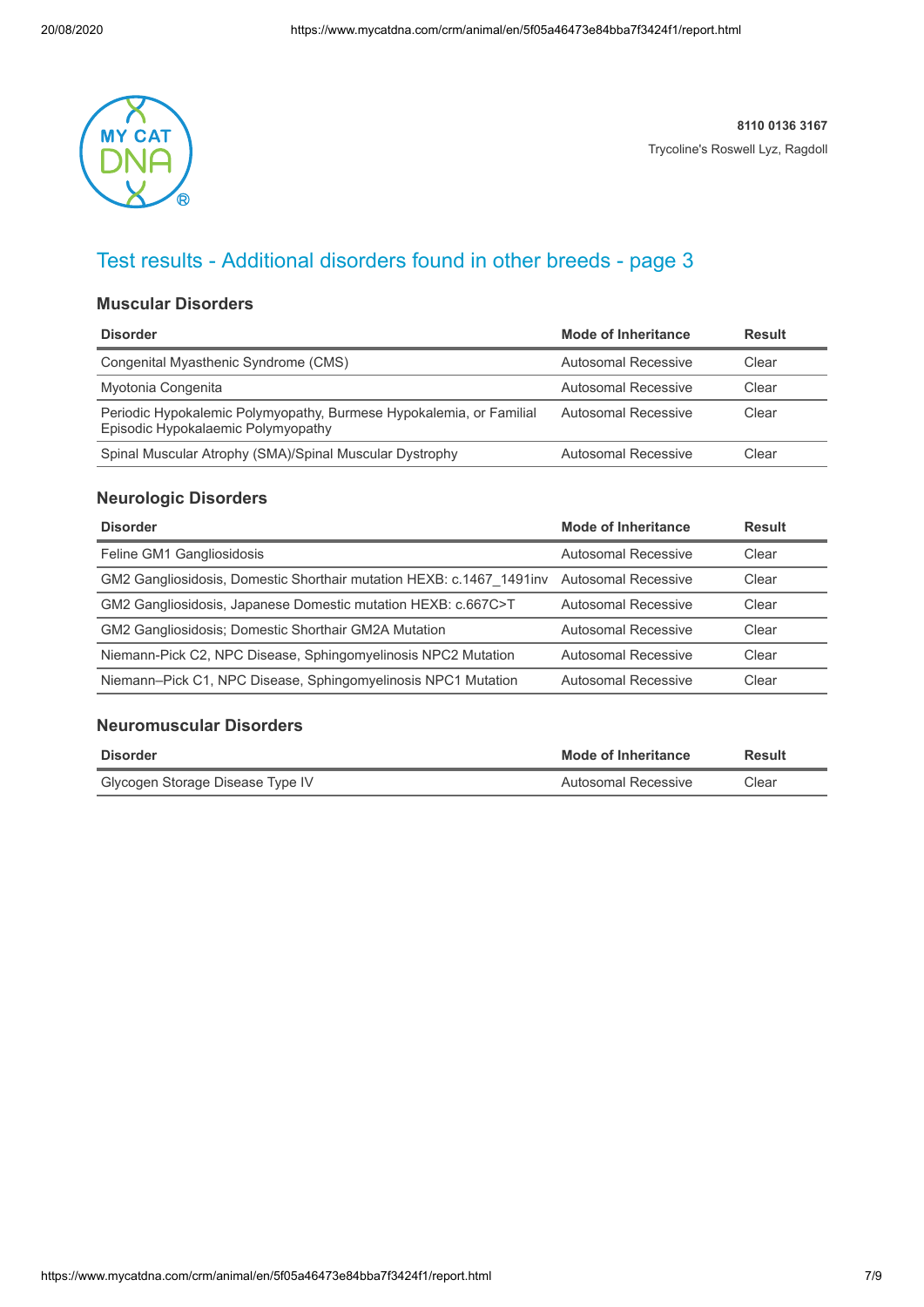

# Test results - Additional disorders found in other breeds - page 4

### **Ocular Disorders**

| <b>Disorder</b>            | Mode of Inheritance | <b>Result</b> |
|----------------------------|---------------------|---------------|
| Bengal Progressive Atrophy | Autosomal Recessive | Clear         |
| Retinal Dystrophy (rdAc)   | Autosomal Recessive | Clear         |

#### **Renal Disorders**

| <b>Disorder</b> | Mode of Inheritance | <b>Result</b> |
|-----------------|---------------------|---------------|
| Hyperoxaluria   | Autosomal Recessive | Clear         |